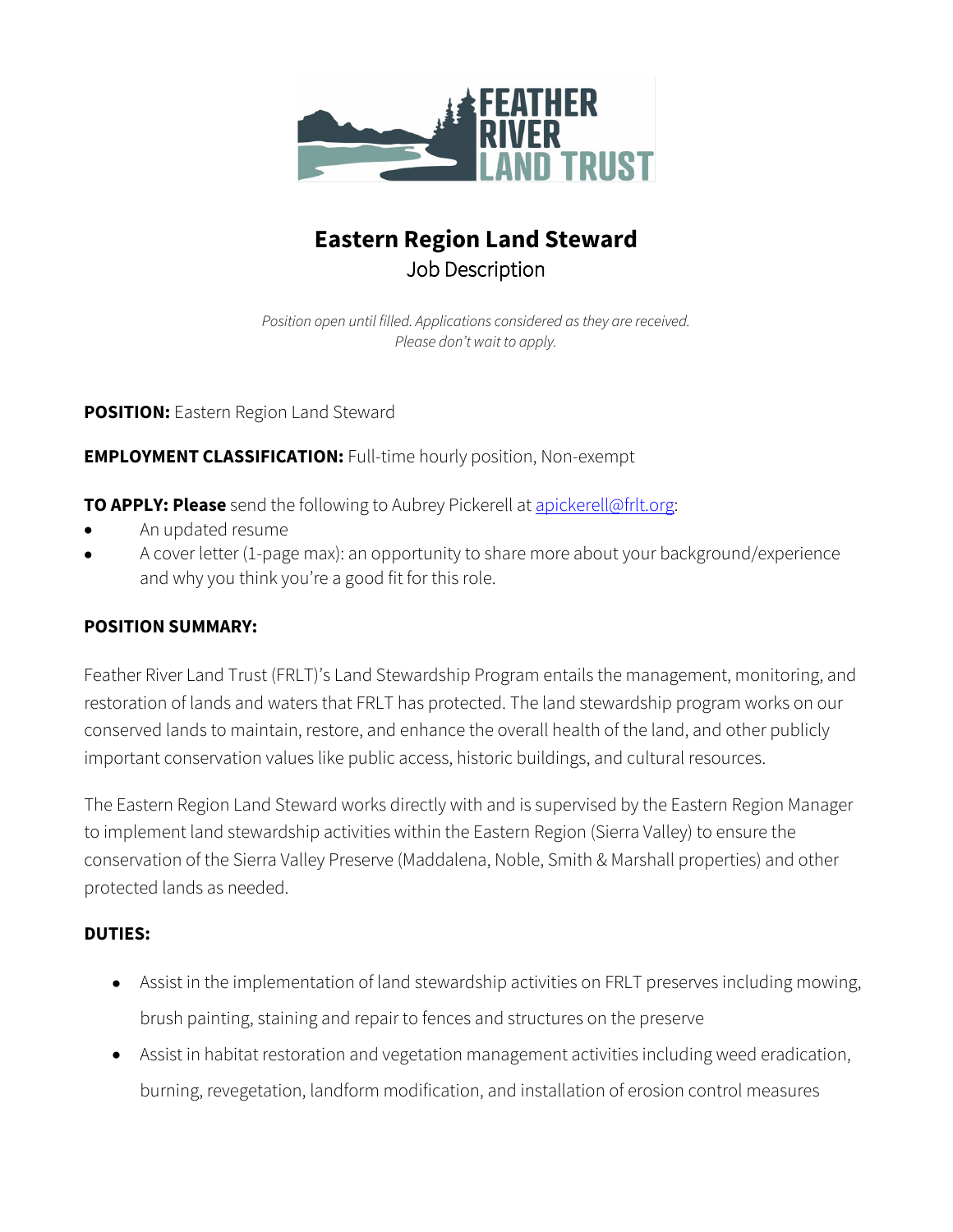- Build and maintain trails, boardwalks, and other outdoor education structures (outdoor classrooms)
- Assist in restoration and maintenance of historic structure and features including roofing, siding, plumbing and word working
- Assist with livestock operations and grazing activities
- Property patrol and routine completion of patrol logs
- Prepare project summaries and post-project documentation
- General clean up on all FRLT preserves
- Maintain tools and equipment in safe, operating order
- Inspection, maintenance, and cleaning of buildings/structures, inside and out
- Documentation of observed public uses and issues encountered on FRLT preserves
- Identification and removal of trip and fall hazards (e.g. antiquated range fencing, downed tree limbs, debris)
- Attend staff meetings and trainings; participate in departmental coordination meetings
- Assist with daily opening (sunrise) and closing (sundown) of the West Entrance public access.
- Assist in monitoring activities in support of Conservation Easement program
- Data processing, including the use of GPS, trail/game cameras, tablet computers and digital cameras
- Respond to incidents involving FRLT lands during regular business hours, afterhours and on weekends
- Ensure site safety including performing pre-event inspections, tail-gate safety briefings, and halting activities if safety concerns are encountered
- Serve as support person planned vents in the watershed

## **DESIRED QUALIFICATIONS & ABILITIES:**

The skills and attributes listed are guidelines. Your education and work experience (both paid and volunteer) and life experience all contribute to your skills and competencies. If you meet 75% of the qualifications listed, we encourage you to apply.

- *Background in construction, land management, and/or environmental studies*
- *Ability to perform physically demanding work in outdoor settings*
- *Valid driver's license and clean driving record*